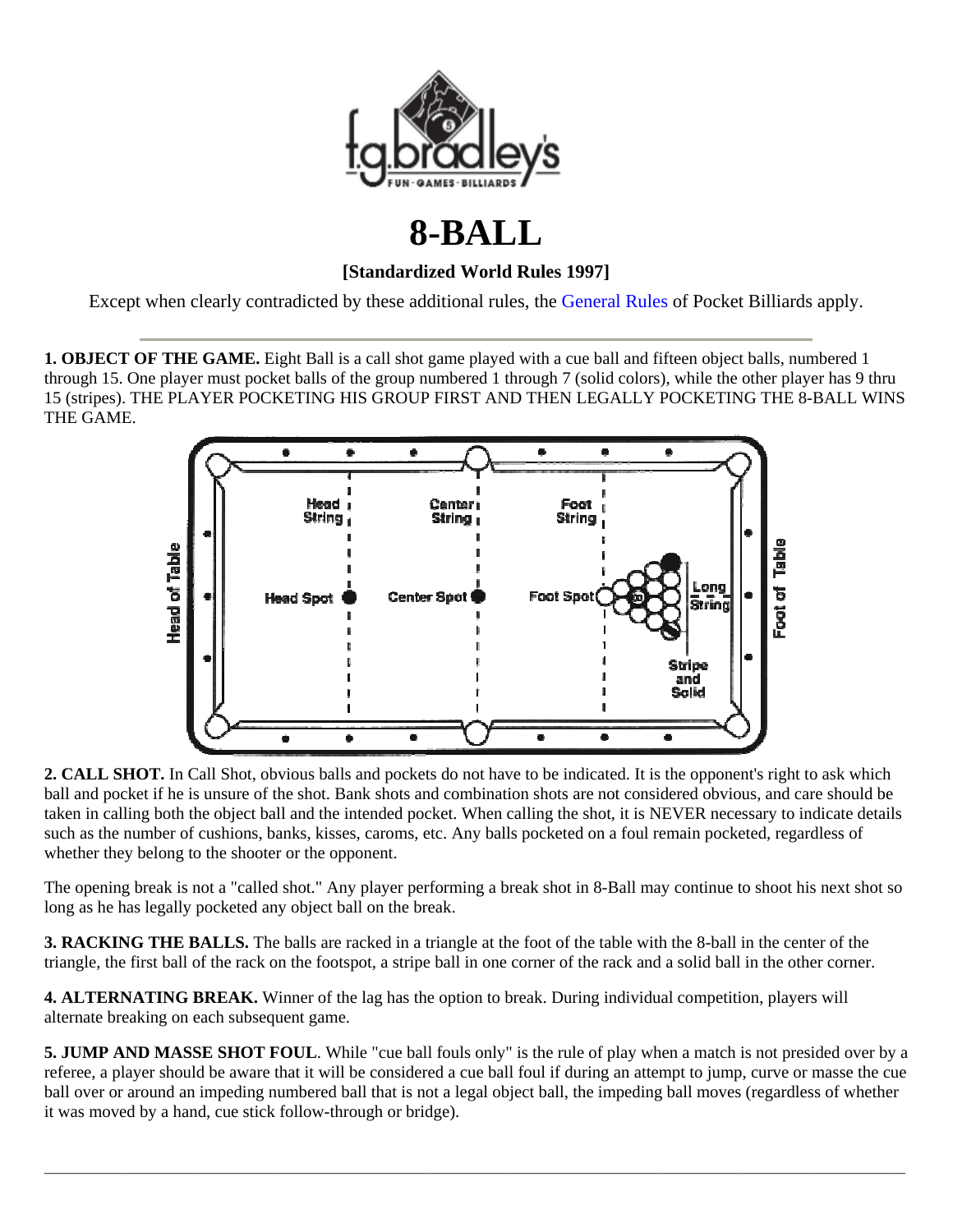

**6. LEGAL BREAK SHOT.** (Defined) To execute a legal break, the breaker (with the cue ball behind the headstring) must either (1) pocket a ball, or (2) drive at least four numbered balls to the rail. If he fails to make a legal break, it is a foul, and the incoming player has the option of (1) accepting the table in position and shooting, or (2) having the balls reracked and having the option of shooting the opening break himself or allowing the offending player to rebreak.

**7. SCRATCH ON A LEGAL BREAK.** If a player scratches on a legal break shot, (1) all balls pocketed remain pocketed (exception, the 8-ball: see rule 9), (2) it is a foul, (3) the table is open. PLEASE NOTE: Incoming player has cue ball in hand behind the head string and may not shoot an object ball that is behind the head string, unless he first shoots the cue ball past the headstring and causes the cue ball to come back behind the headstring and hit the object ball.

**8. OBJECT BALLS JUMPED OFF THE TABLE ON THE BREAK.** If a player jumps an object ball off the table on the break shot, it is a foul and the incoming player has the option of (1) accepting the table in position and shooting, or (2) taking cue ball in hand behind the head string and shooting.

**9. 8-BALL POCKETED ON THE BREAK.** If the 8-ball is pocketed on the break, the breaker may ask for a re-rack or have the 8-ball spotted and continue shooting. If the breaker scratches while pocketing the 8-ball on the break, the incoming player has the option of a re-rack or having the 8-ball spotted and begin shooting with ball in hand behind the headstring.

**10. OPEN TABLE.** (Defined) The table is "open" when the choice of groups (stripes or solids) has not yet been determined. When the table is open, it is legal to hit a solid first to make a stripe or vice-versa. Note: The table is always open immediately after the break shot. When the table is open it is legal to hit any solid or stripe or the 8-ball first in the process of pocketing the called stripe or solid. However, when the table is open and the 8-ball is the first ball contacted, no stripe or solid may be scored in favor of the shooter. The shooter loses his turn; any balls pocketed remain pocketed; and the incoming player addresses the balls with the table still open. On an open table, all illegally pocketed balls remain pocketed.

**11. CHOICE OF GROUP.** The choice of stripes or solids is not determined on the break even if balls are made from only one or both groups. THE TABLE IS ALWAYS OPEN IMMEDIATELY AFTER THE BREAK SHOT. The choice of group is determined only when a player legally pockets a called object ball after the break shot.

**12. LEGAL SHOT.** (Defined) On all shots (except on the break and when the table is open), the shooter must hit one of his group of balls first and (1) pocket a numbered ball, or (2) cause the cue ball or any numbered ball to contact a rail.

PLEASE NOTE: It is permissable for the shooter to bank the cue ball off a rail before contacting his object ball; however, after contact with his object ball, an object ball must be pocketed, OR the cue ball or any numbered ball must contact a rail. Failure to meet these requirements is a foul.

**13. "SAFETY" SHOT.** For tactical reasons a player may choose to pocket an obvious object ball and also discontinue his turn at the table by declaring "safety" in advance. A safety shot is defined as a legal shot. If the shooting player intends to play safe by pocketing an obvious object ball, then prior to the shot, he must declare a "safety" to his opponent. If this is NOT done, and one of the shooter's object balls is pocketed, the shooter will be required to shoot again. Any ball pocketed on a safety shot remains pocketed.

**14. SCORING.** A player is entitled to continue shooting until he fails to legally pocket a ball of his group. After a player has legally pocketed all of his group of balls, he shoots to pocket the 8-ball.

**15. FOUL PENALTY.** Opposing player gets cue ball in hand. This means that the player can place the cue ball anywhere on the table (does not have to be behind the headstring except on opening break). This rule prevents a player from making intentional fouls which would put his opponent at a disadvantage. With "cue ball in hand," the player may use his hand or any part of his cue (including the tip) to position the cue ball. When placing the cue ball in position, any forward stroke motion contacting the cue ball will be a foul, if not a legal shot. (Also see Rule 39 in the [General Rules](http://www.fgbradleys.com/rules/General_Rules_Pocket_Billiards.pdf) of Pocket Billiards)

 $\bot$  , and the set of the set of the set of the set of the set of the set of the set of the set of the set of the set of the set of the set of the set of the set of the set of the set of the set of the set of the set of t